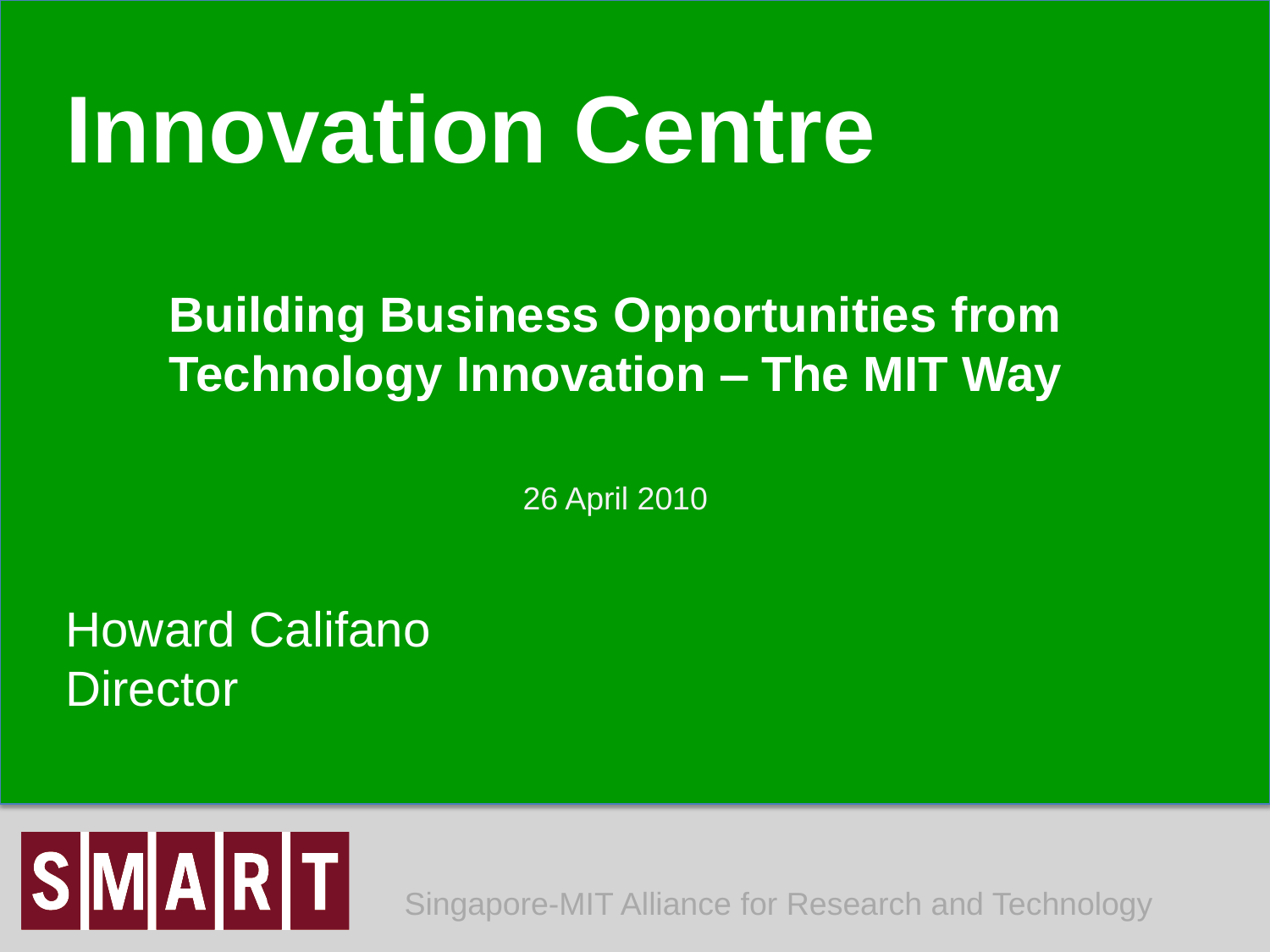## Innovation: seminar and networking event





**Massachusetts Institute of Technology** 

# **Building Business Opportunities from Technology Innovation - The MIT Way**





*inspired by the Deshpande Center at MIT*

Co-Sponsors:



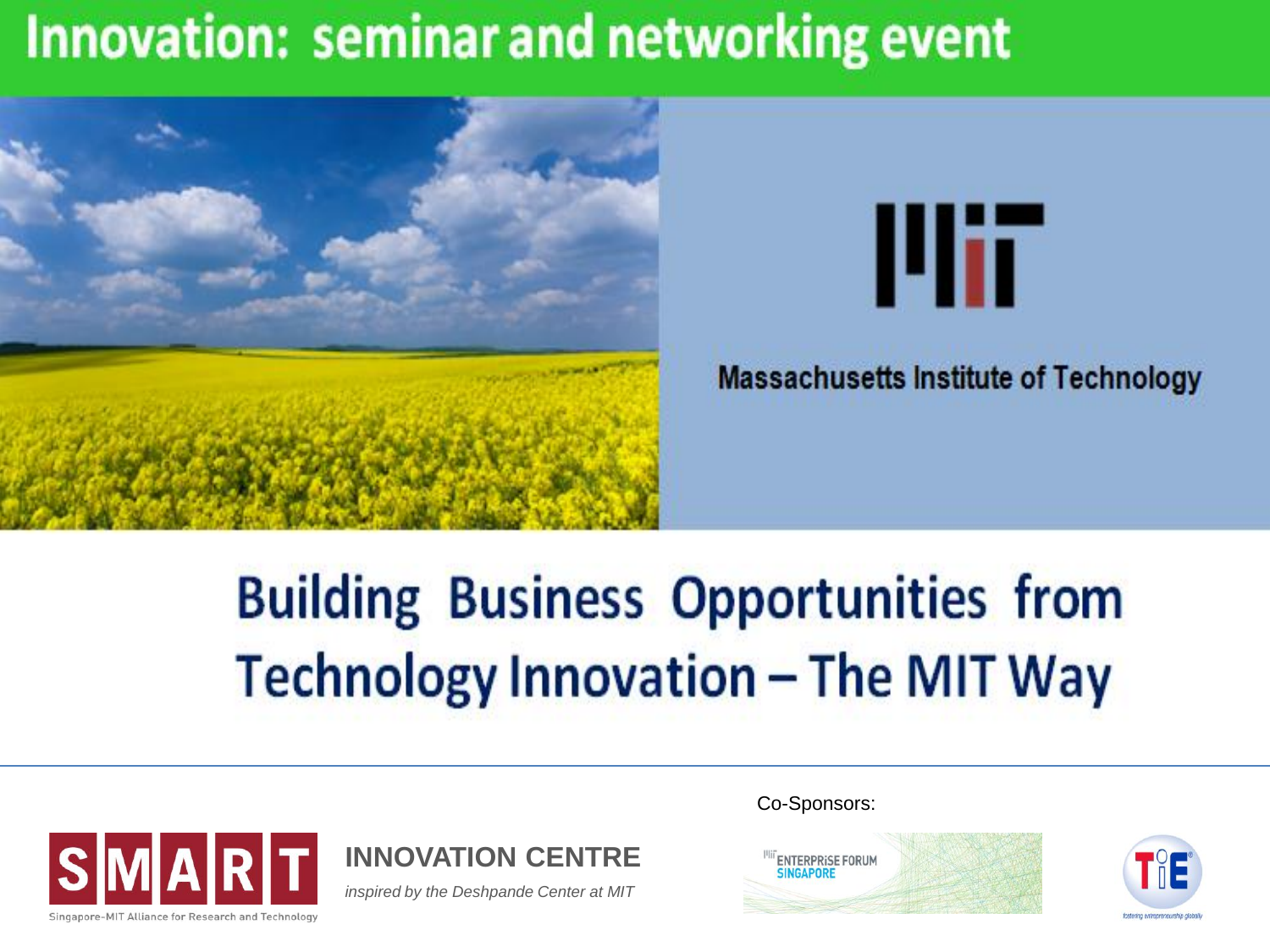Goal : **"Innovation will drive the economy of the future. Understanding the process for developing business opportunities from technological innovation is critical. Key is bringing market definition closer to technology development"** 

> *Charles Cooney, Faculty Director MIT Deshpande Center for Technological Innovation*



Singapore: a node in the global knowledge-based economy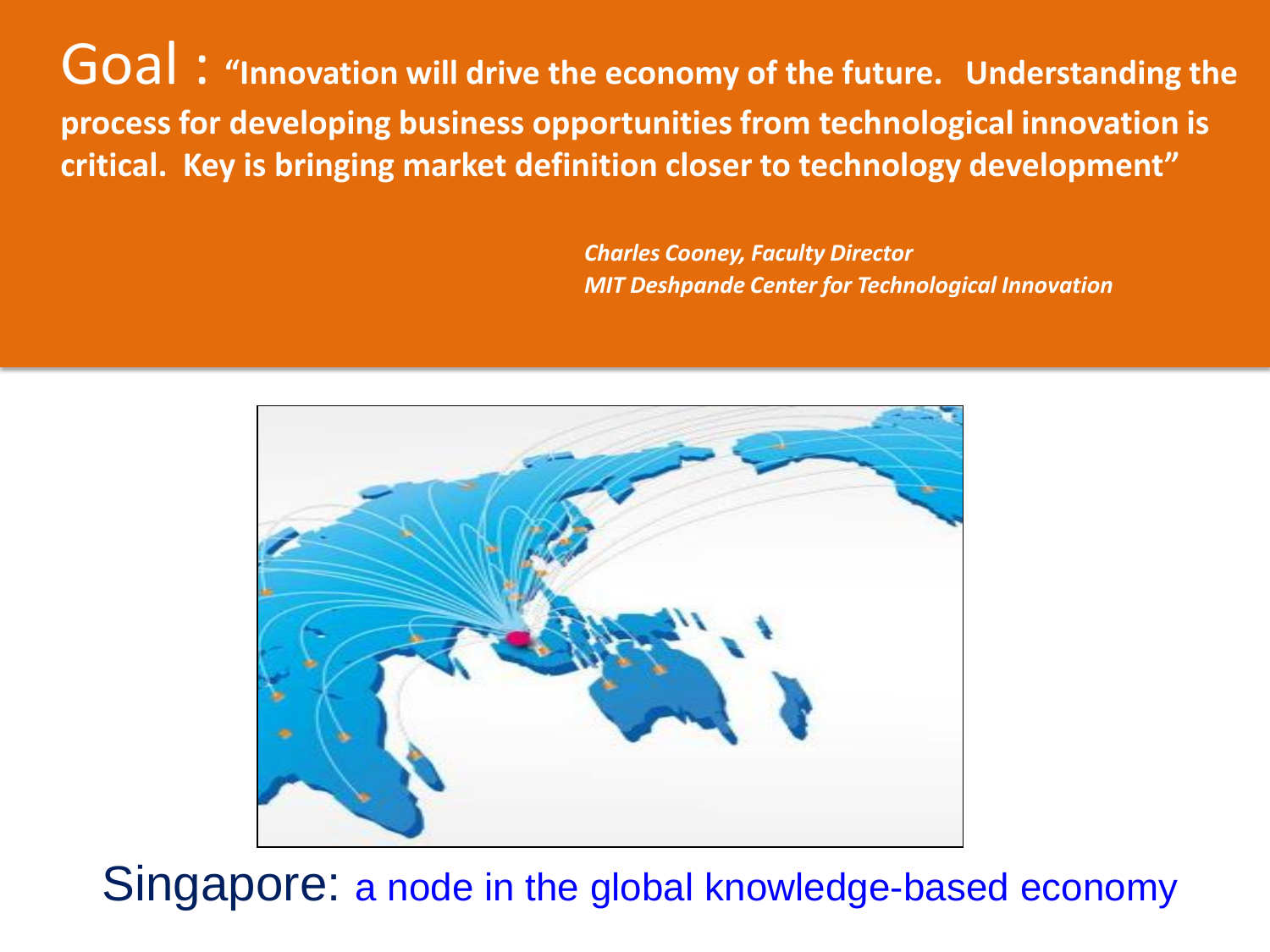### "Innovation Gap": What Causes it?



4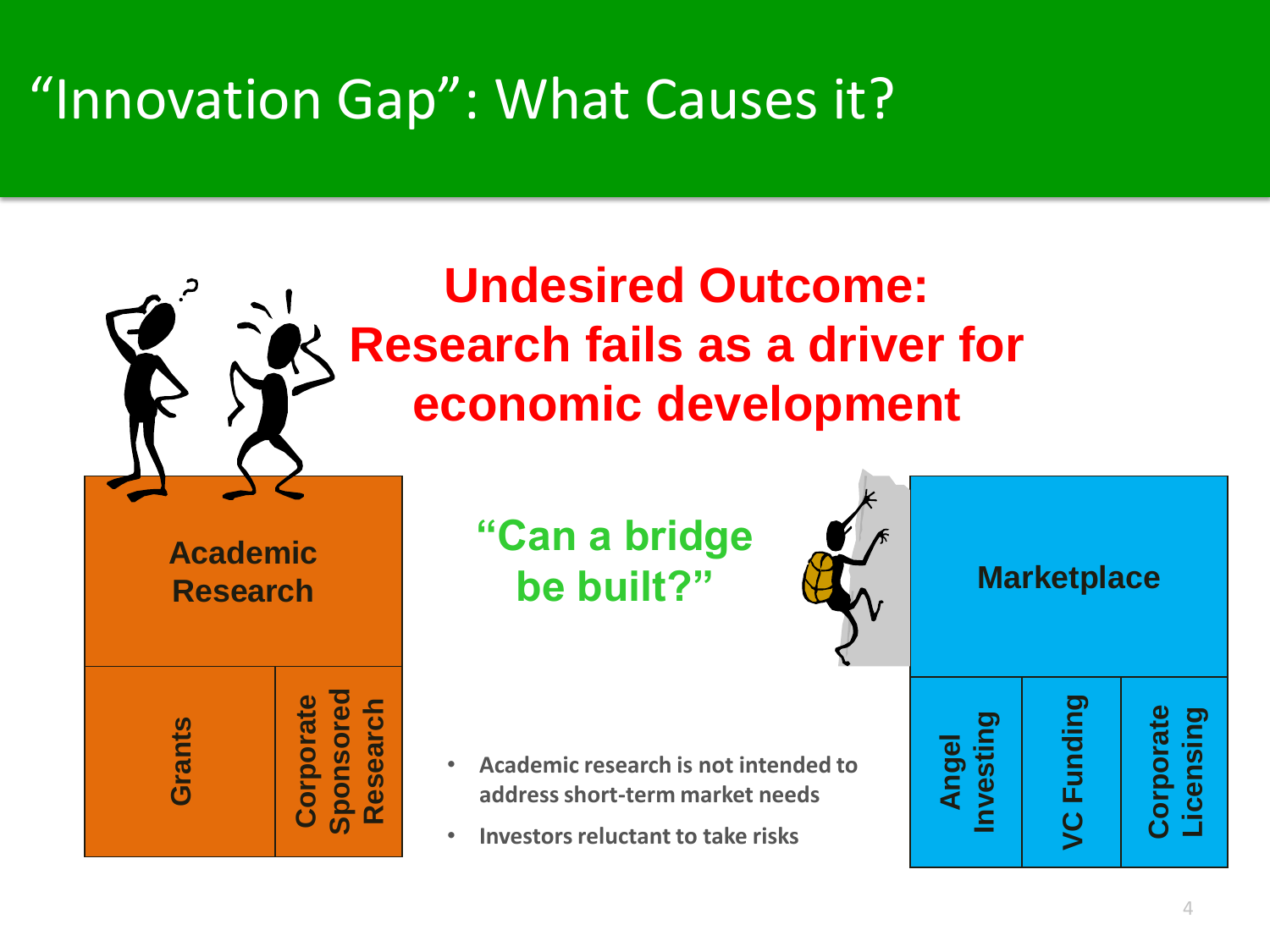### What Can We Learn From MIT?

#### • Statistics on MIT

- if MIT graduates formed an independent nation, their revenues would make that nation at least the 17<sup>th</sup>- largest economy in the world. A less-conservative direct extrapolation of the underlying survey data boosts the numbers to 25,800 currently active companies founded by MIT alumni that employ about 3.3 million people and generate annual world sales of US\$2 trillion, producing the equivalent of the 11<sup>th</sup>- largest economy in the world
	- *Report by Edward B. Roberts and Charles Eesley, MIT Sloan School of Management*
- MIT has a complex and robust ecosystem to foster innovation and entrepreneurship
- Deshpande Center at MIT has discovered a successful model
	- \$20M donated by Desh Deshpande (co-founder of Sycamore Networks and Cascade Communications)
	- 8 years to study this process in collaboration with Sloan Business School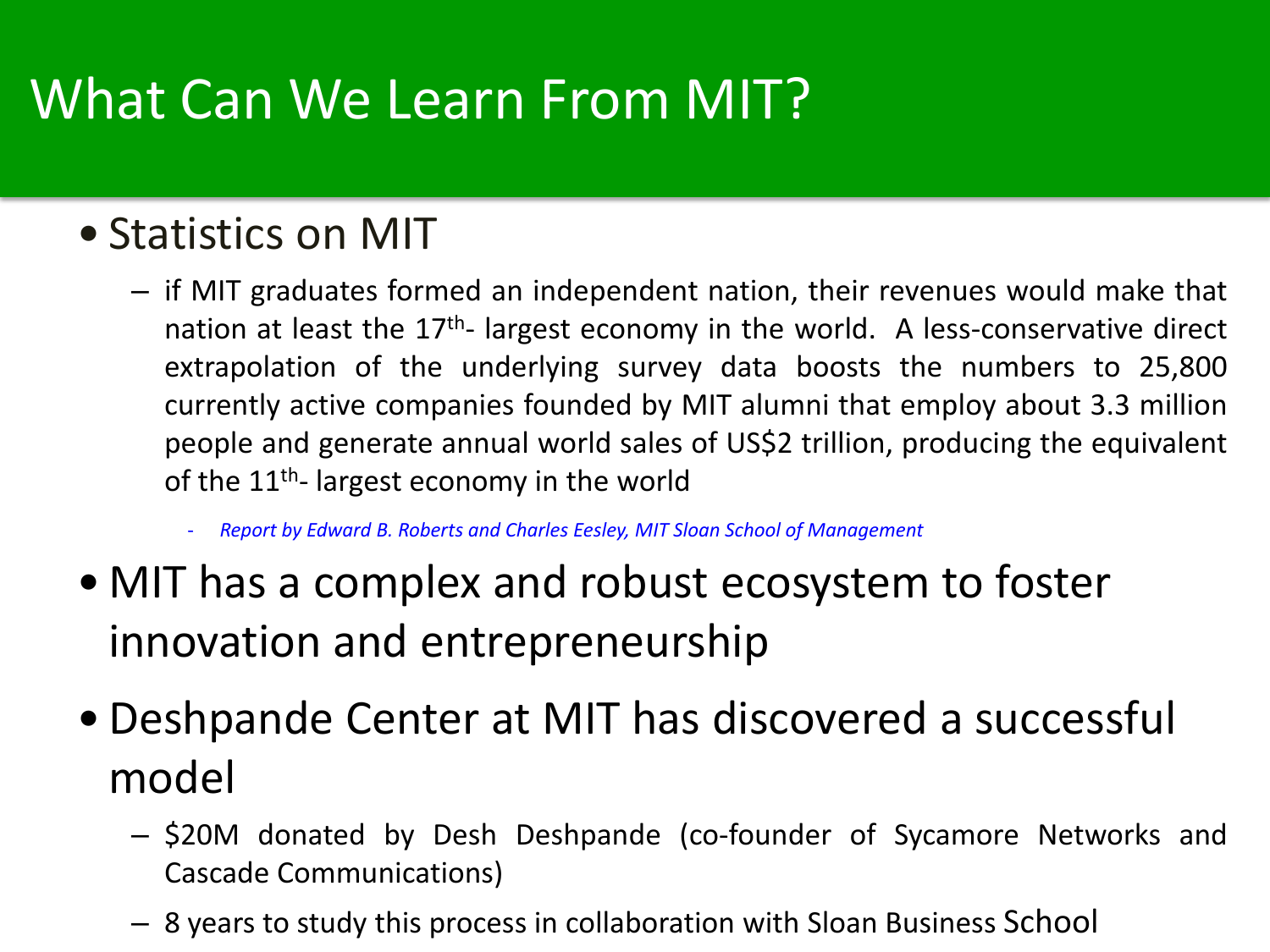#### Learn The MIT Approach

- **Charles Cooney**, Faculty Director, MIT Deshpande Center for Technological Innovation
- **Richard Kivel,** Chairman and President, MIT Enterprise Forum, Inc.